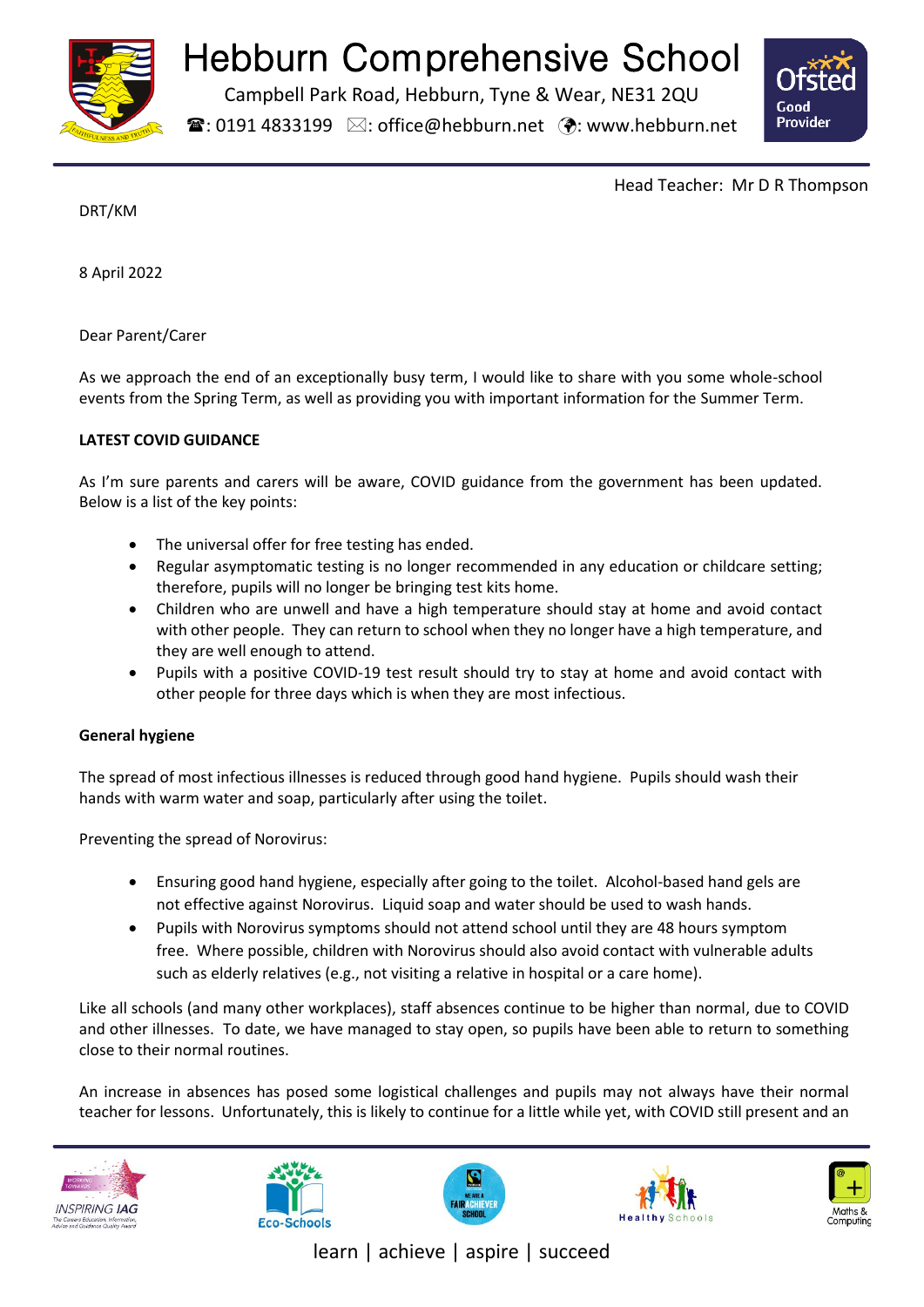increase in other illnesses, such as Norovirus. We will, of course, do everything we can to ensure that pupils receive a high standard of education.

## **STAFF NEWS**

- Miss Simpson, Intervention Manager for Year 11, who has worked at the school since 2009, is sadly leaving us at the end of term to take up a new post at Jarrow School. We would like to thank Miss Simpson for the outstanding contribution she has made to the school in her time with us. We are all going to miss her. We wish her the very best of luck in her new role.
- Miss Scott joined the school after half term in the role of Pupil Support Officer.
- Mrs Fullerton joined our lunchtime supervisory team at the start of term.

## **KEY DATES FOR THE SUMMER TERM**

- Pupils return after Easter on Monday 25 April.
- Monday 2 May is a Bank Holiday (school closed).
- Pupils finish at the normal time on Friday 27 May for half term, returning on Monday 6 June.
- School will be closed for The Queen's Platinum Jubilee Day on Friday 1 July.
- There is a staff training day on Friday 8 July, meaning that the school is closed to pupils.
- School finishes on Friday 27 July. I will write to parents with further information nearer the time.
- We will communicate arrangements for the collection of GCSE results in the next half term.

#### **YEAR 9 OPTIONS**

The options process for pupils in Year 9 has started. Mr Cleugh will be updating pupils and parents at the start of the new term, outlining further information about the process and when final options choices should be made. Information, including the timeline, can be found in the options booklet that pupils received on Wednesday 23 March.

#### **Options Timeline**

#### **Wednesday 23 March**

Options booklet distributed to parents and pupils. Options Virtual Presentation for parents/carers live on website Email to parents/carers explaining the process **W/B Monday 28 March** Year 9 Options presentations to take place during form time. Available to parents/carers/pupils on the school website **W/B Monday 11 April** Letter to parents/carers regarding date and time of pupil interviews Form distributed to pupils indicating initial preferences (NOT a final choice) **W/B Monday 25 April** Start of pupil interviews during the school day. Parental contact via phone (if requested) **Monday 9 May** Choices made by pupils **Monday 23 May** Letters/emails about final choices **Friday 10 June**  Adjustments made/decisions finalised, and letters sent to parents/carers indicating final options

choices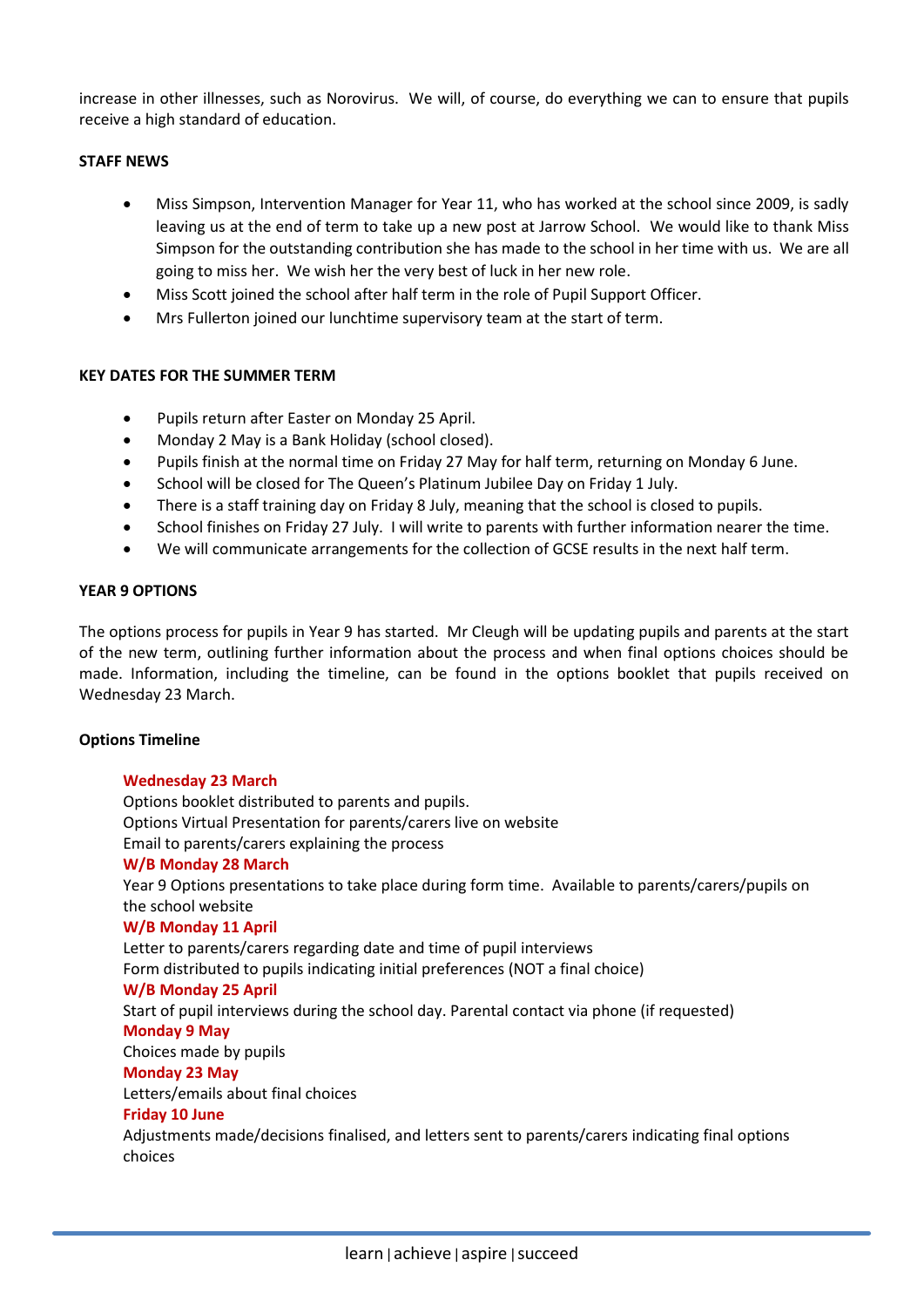#### **YEAR 11 REVSION TIMETABLE OVER EASTER**

Please note that school will be open every day from 9.30am – 2.30pm, with the exception of Friday 15 April and Monday 18 April. Pupils will have access to Room 103, via the pupil entrance next to the ICT rooms.

| Monday 11 April    | <b>Sports Studies</b><br>10.00am-1.00pm (JBr)<br><b>Higher Triple Chemistry</b><br>12.30pm-2.30pm (DPu)<br><b>Higher Biology</b><br>11.00am-12.30pm (JH)<br><b>Foundation Biology</b><br>12.30pm-2.00pm (JH) | Monday 18 April    | <b>SCHOOL CLOSED</b>                                                                                                                                                       |
|--------------------|--------------------------------------------------------------------------------------------------------------------------------------------------------------------------------------------------------------|--------------------|----------------------------------------------------------------------------------------------------------------------------------------------------------------------------|
| Tuesday 12 April   | <b>Sports Studies</b><br>10.00am-1.00pm (JBr)<br><b>Maths</b><br>10.00am-12.00pm (DC)<br><b>English</b><br>9.00am-10.30am (SB)                                                                               | Tuesday 19 April   | <b>Higher Triple Biology</b><br>12.30pm-2.30pm (RF)<br><b>English</b><br>10.00am-12.00pm (RS)<br><b>Maths Support</b><br>$9.30am - 2.30pm (ABJ)$                           |
| Wednesday 13 April | <b>Textiles</b><br>9.30am-2.30pm (LF)<br>Art<br>10.00am-2.00pm (SS)<br><b>Higher French</b><br>9.00am-11.00am (JHo)<br>Chemistry H & F<br>10.00am-12.00pm (ASP)                                              | Wednesday 20 April | <b>Textiles</b><br>10.00am-2.00pm (MC)<br>Art<br>10.00am-2.00pm (SS)<br><b>Foundation French</b><br>9.00am-11.00am (JH)<br><b>Maths Support</b><br>$9.30am - 2.30pm (ABJ)$ |
| Thursday 14 April  | <b>Maths</b><br>10.00-12.00pm (LC)                                                                                                                                                                           | Thursday 21 April  | <b>Maths</b><br>10.00am-12.00pm (NC)<br><b>Maths Support</b><br>$9.30am - 2.30pm (ABJ)$                                                                                    |
| Friday 15 April    | <b>SCHOOL CLOSED</b>                                                                                                                                                                                         | Friday 22 April    | <b>Maths Support</b><br>$9.30am - 2.30pm (ABJ)$                                                                                                                            |

#### **YEAR 11 EXAM TIMETABLE**

The Year 11 examination timetable can be found by clicking on the link below:

#### <https://bit.ly/3uYOtFG>

Useful advice for parents and carers on how you can support your child through their GCSE exams can be found below:

#### Supporting Your Child - [Parent/Carer \(hebburn.net\)](https://www.hebburn.net/wp-content/uploads/2022/03/Supporting-Your-Child-Parents-and-Carers_Email.pdf)

As parents and carers are already aware, summer examinations will go ahead this year. The exam timetable is spread out over six weeks, which is longer than normal, but does mean that there is a slightly longer break between papers.

It is extremely important that students attend all examinations, unless there are exceptional circumstances. You will receive a call from the school if your child is absent for an exam.

We will be doing everything we can to support students through their exams this year, appreciating how stressful this time of year is, particularly given the ongoing disruption that schools are facing.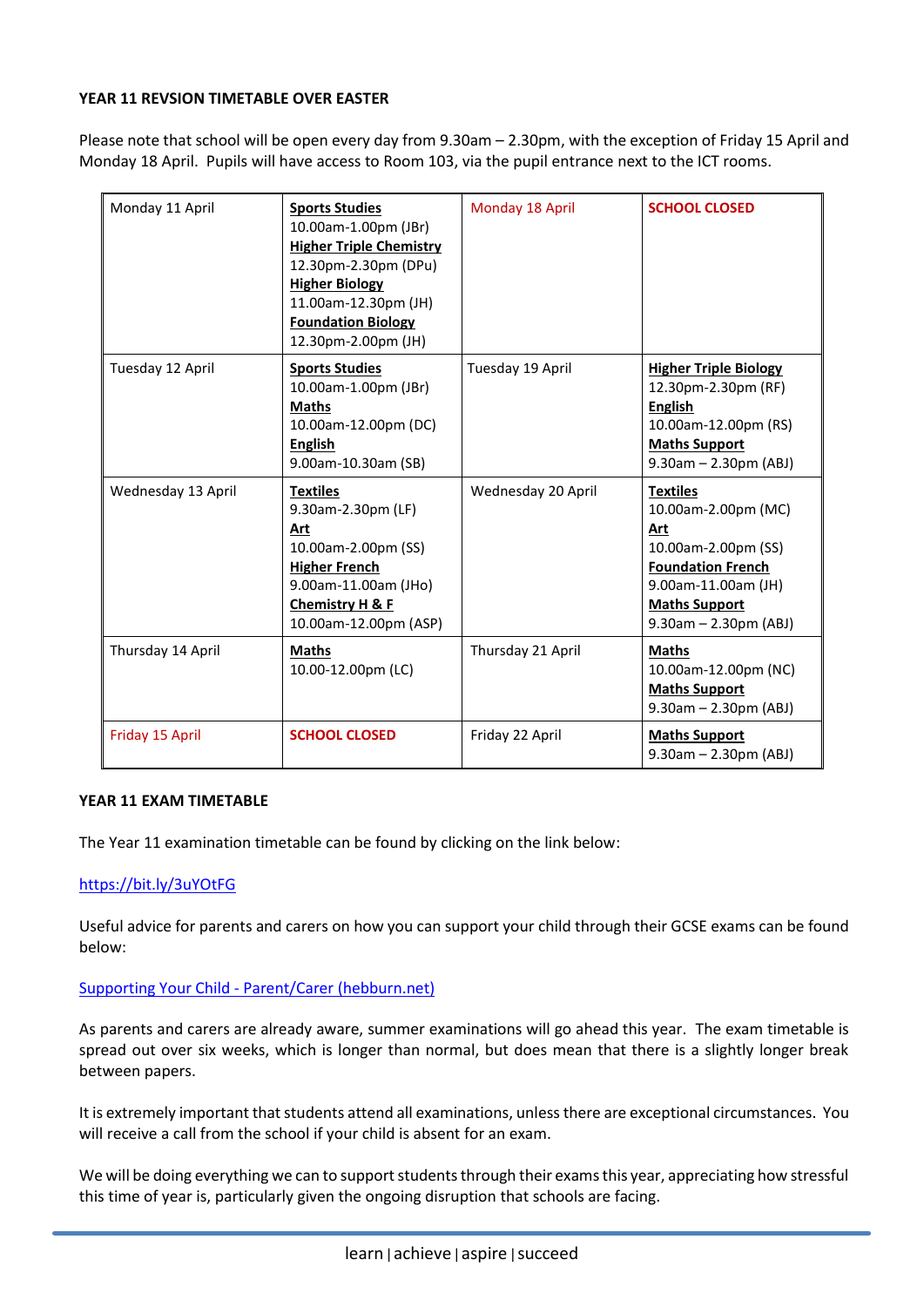#### **OFFICIAL SCHOOL LIBRARY OPENING**

Due to the disruption caused by COVID-19, we were unable to celebrate the launch of our new school library. On Tuesday 15 March we were joined by award-winning author Dan Smith, who, in addition to giving talks to our Year 7 pupils about reading for pleasure, officially opened our new library with a ribbon cutting ceremony. We were joined by the local press, school governors and a group of pupils and staff.



#### **SHOW RACISM THE RED CARD**

A team from 'Show Racism the Red Card' was in school during the week of 28 March, working with all year groups. Pupils participated in a range of tasks, activities and discussions about diversity, inclusion and equality.

#### **SPORTING ACHIEVEMENTS**

#### Year 10 County Cup Final

#### Hebburn Comprehensive 4 - St Bede's 1

It is the first time the school have won this cup since 1978. We weren't at our best in the first half but scored some great goals and finished strongly. Two goals each for Chrissy Rigg and Aaron Carr. Joint man of the match went to Lucas Gallagher and Harry Urwin.

Unfortunately, five days later they lost 5-0 to the same opposition in the final of the Londonderry County Cup. Their overall school record is 32 wins from 35 matches with one draw and only two losses.

#### Year 7 Girls' Football Final

The Year 7 girls' team qualified unbeaten and without conceding a goal to represent South Tyneside in the Tyne & Wear Year 7 football finals at The Beacon of Light. The girls played extremely well and showed a great team spirit throughout the tournament. Well done to Caitlyn, Lyla, Kelsie, Jenny, Jaysie, Lexie and Georgina.

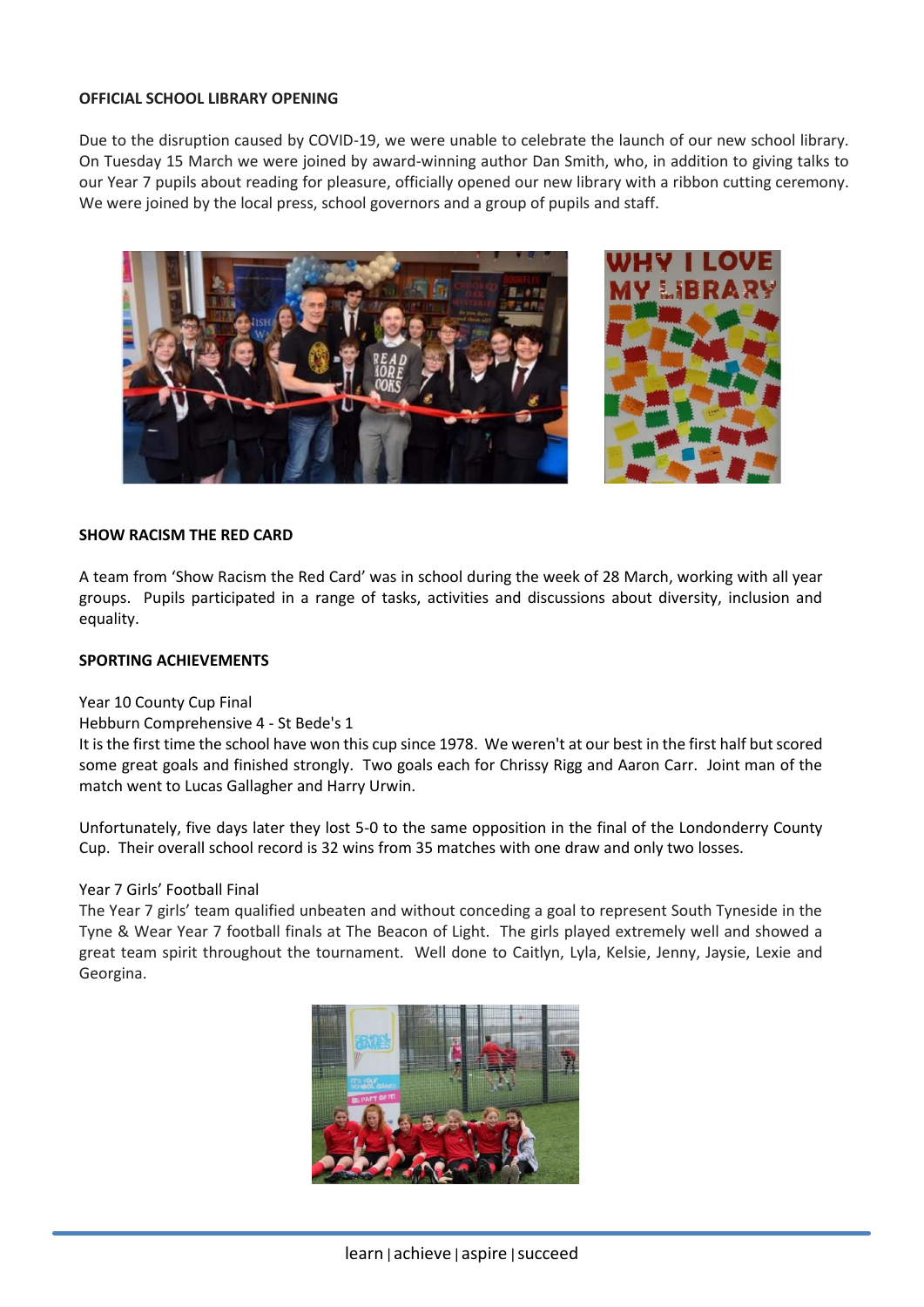

Massive congratulations go to Year 10 pupil, Christopher Rigg who has been selected to represent England in the England Men's Under 15 squad in the Delle Nazioni football tournament in Lignano Sabbiadoro, Italy in April / May 2022.

Huge congratulations also go to Tyler Lopes, Year 11 who had his photographs of a recent Hebburn Town FC match printed in a national newspaper!



## **BOOK FOR THE NHS**

Huge congratulations to Erin and Christina, both in Year 8, who have had their work published in a book that will be raining funds for the NHS. Erin's work is featured on the front cover - a fantastic achievement!



#### **ANNE FRANK TRUST YOUTH AMBASSADORS**

Congratulations to Annabelle, Nery and Olivia who have been successful in their applications to become Youth Ambassadors with the Anne Frank Trust. They will work with the Trust to come up with creative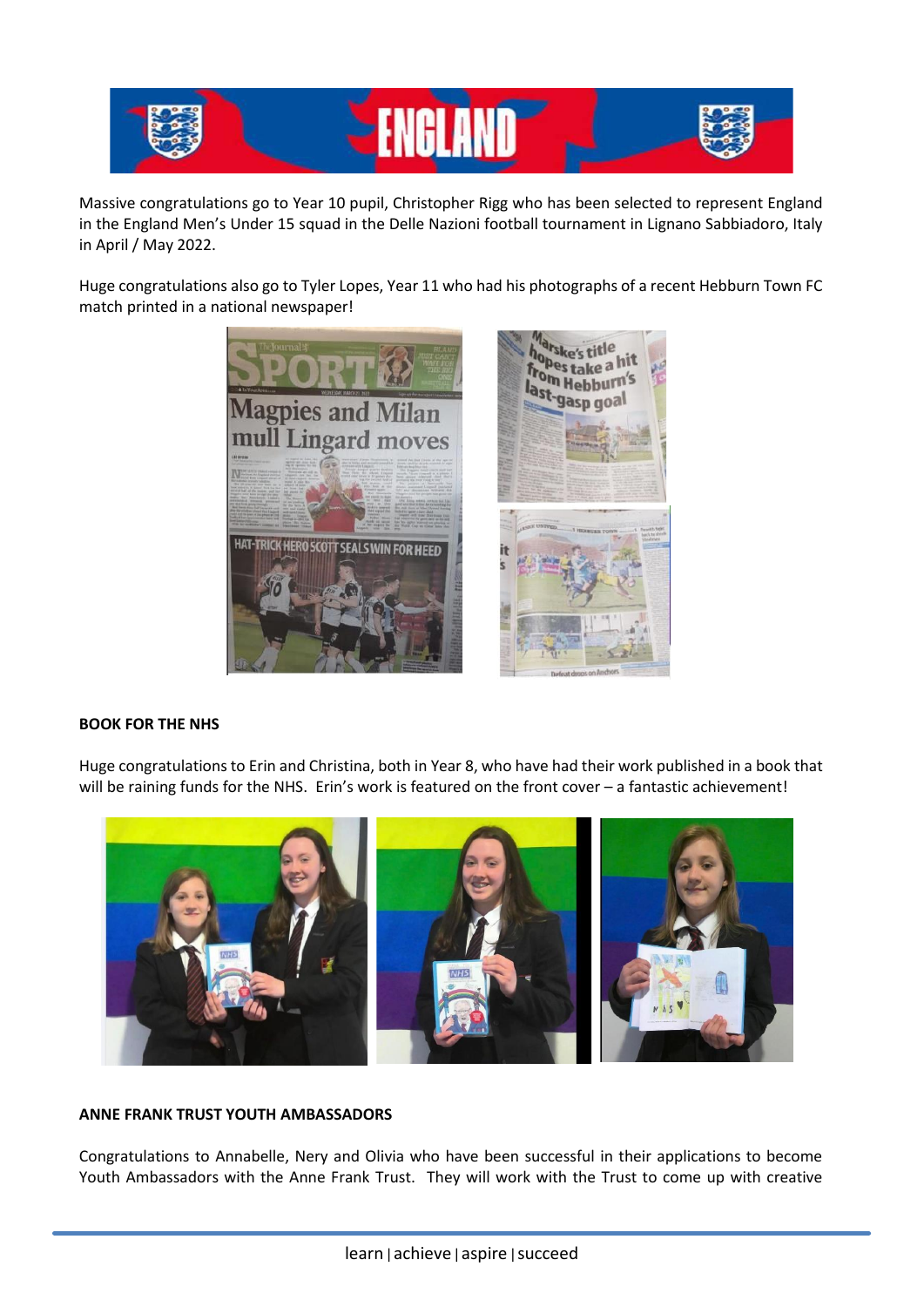solutions to challenge issues of prejudice and discrimination and will have the opportunity to attend nationwide events and use their voice to challenge prejudice in our society. We are so very proud of them!



#### **HOLOCAUST MEMORIAL DAY 2022**

We are very proud of the Year 9 pupils who worked with the Anne Frank Trust UK to create an exhibition about the life of Anne Frank, in school. It gave pupils the opportunity to learn about the awful consequences of persecution and challenged us all to think about how issues of prejudice and discrimination are still relevant today.



#### **WORLD BOOK DAY**

We had a wonderful time celebrating World Book Day earlier this term.

Aside from WBD activities in lessons, and the Harry Potter tie finding mission, a number of events took place in the library throughout the day and after-school, including:

- Design your own bookmark competition
- Decorate WBD Bunting
- Book Bingo bookmarks to take away (with prizes for pupils who completed their bookmarks!)
- Audiobook and reading aloud sessions
- Library character scavenger hunt (with Wonka bars up for grabs!)
- 350 World Book Day books to give out to pupils in exchange for a post-it note for our wall display on why they love the library / reading
- An after-school book quiz!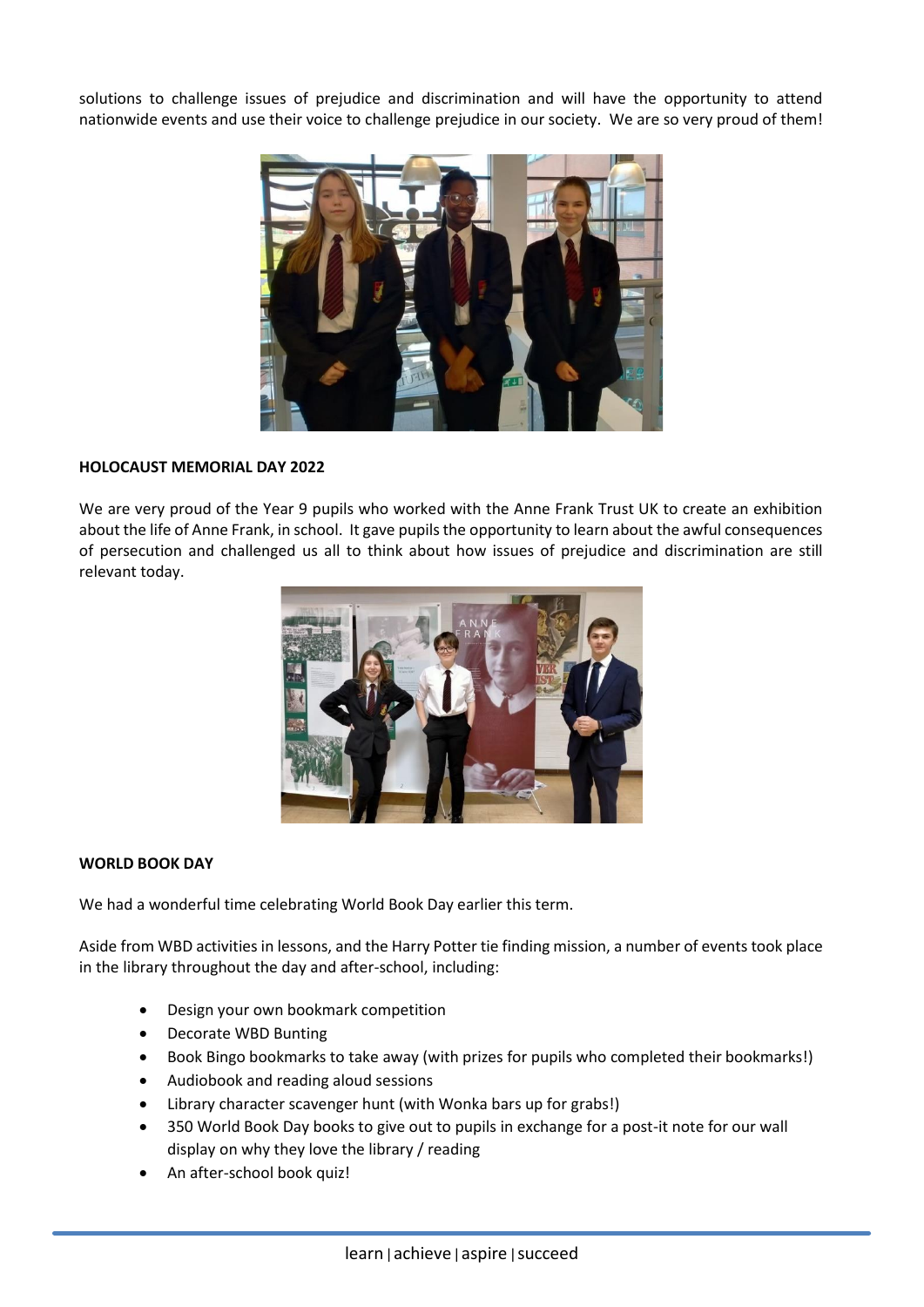

## **YEAR 8 COUNCIL RUBBISH RELAY**

Well done to our Year 8 Council (and friends) for organising the Rubbish Relay race. We are very proud of your efforts to clean up the school environment!



# **YEAR 10 FOOD PREPARATION AND NUTRITION DAY**

Some great work from Year 10 Food Preparation and Nutrition class. Pupils were asked to work in pairs to create a two-course meal, creating a time plan, researching their own recipe and what equipment they would need to create their dish. The Pupils were given half an hour on the day before to prepare their 'mise en place', then had one hour to make their dishes and present them, as well as tidy the food room and complete their washing up.

As you can see from the results the students made a great effort, and they have been given an idea of what their cooking exam will entail. Well done everyone!

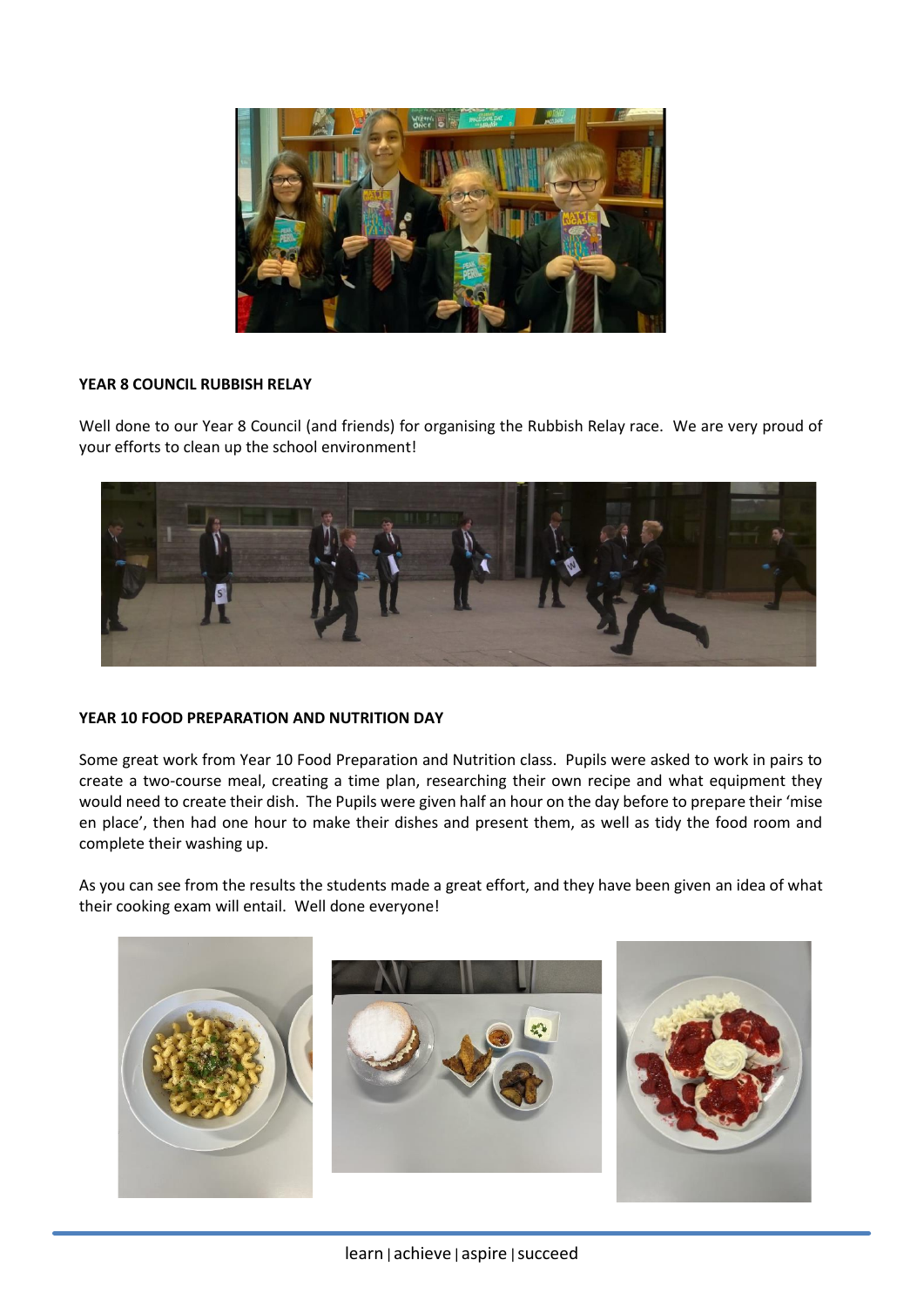#### **THE KEY PANELS**

Congratulations to the following Key groups who went to panel last Friday and were all successful in their endeavours. Well done to all involved. We are extremely proud of you!

#### **'HHL'**

Cole, Jacob, William, Will, Jack and Joseph in Year 8 were granted £250 for a movie afternoon for Year 8 pupils, raising money for Daft as a Brush charity.



#### **'The Councillors'**

Darcy, Zak, Michael, Reece and Josh in Year 10 were granted £250 to organise a raffle raising money for charity.



#### **'NEK's Group'**

Evie, Katy and Neve in Year 8 were successful at panel, being awarded £250 to create a vegetable garden in school. Work will begin soon!



#### **'Bring Us Together' Group**

Nicole, Isla, Bethany and Grace in Year 8 were granted £250 to run a raffle to raise money for the Mental Health Foundation. They will be making up self-care hampers to raffle off, with all proceeds going to the charity.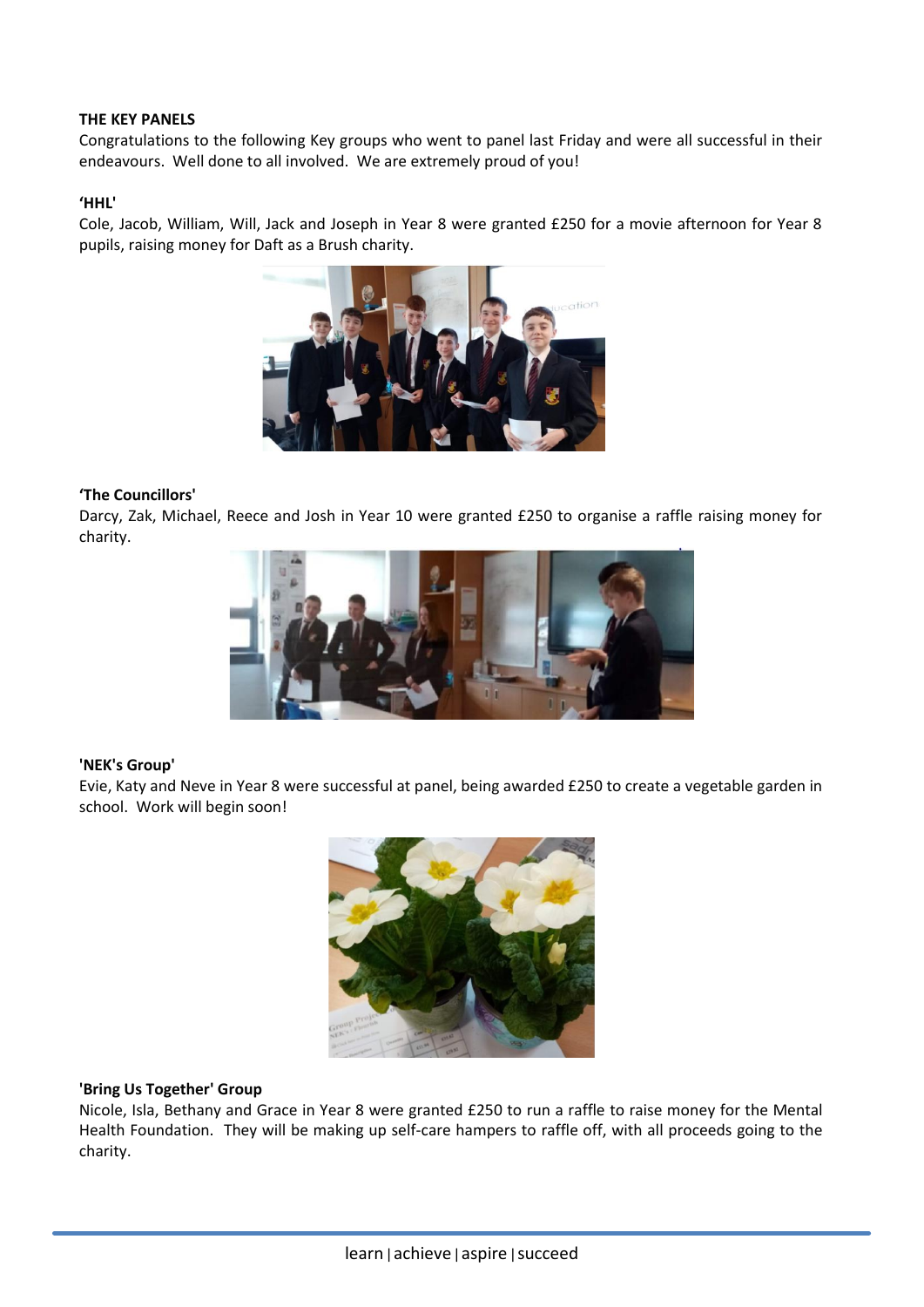

#### **THE KEY WELL DONE VISIT**

Una from The Key came into school to present certificates and goodie bags to students who have completed their Stage 1 Key projects. Well done to the following groups Snovit; The Boss Babies with Car Keys; Crumble Crew; Shrek Republicans; The Girls in Top Hats and the Semi Colons.



#### **FUNDRAISING FOR UKRAINE**

A series of events were organised to raise funds for those affected by the war in Ukraine. The total raised for was **£937.65,** this has been donated to the Ukraine Humanitarian Appeal by the DEC. £200 will also be donated to Red Nose Day appeal from our non-uniform day.

£200.30 from Mr Cousins' scone sale £220 from a cake sale £77.35 from PE sponsored walk

£170 from a sweet raffle £70 from a staff cake & coffee event £200 from non-uniform day

Our sincere thanks again to all parents, carers, pupils and staff who supported our collection for Ukraine. We filled a van with your kind donations. Thank you!